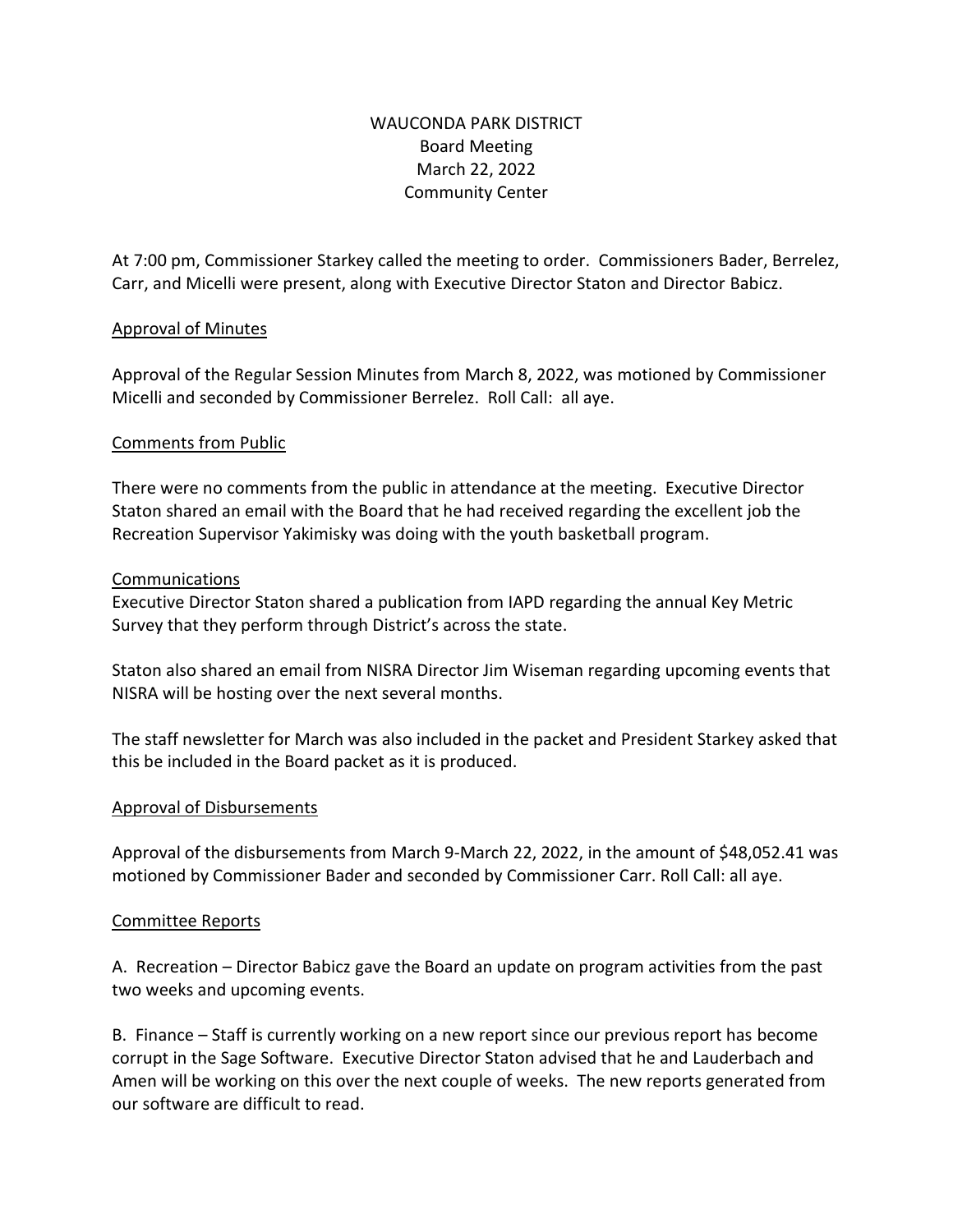Staton also stated that it is difficult for the accounting staff to do a flash report at the beginning of each month since not all the deposits and expenses have been submitted. He will continue to work with Lauderbach and Amen to come up with a quicker synopsis of the District's financial situation at the beginning of the month.

C. Park Maintenance – The piers have been installed at Beach Park. The painting and flooring work at the former Wauconda Boat has been completed. Staff is looking to install the piers (weather permitting) in the next couple of weeks. Wauconda Boat staff installed the launch ramp at that facility so that they could begin water testing the boats that they worked on. Executive Director Staton also added that the firewall had come in and that Partner Tek could begin setting up the computer network at the former Wauconda Boat location in the next couple of weeks.

D. Risk Management – A written report was submitted by Manager Ftacek. Six out of thirteen employees participated in the PDRMA wellness check. We recently hired someone to supervise rentals on the weekends. Commissioner Carr inquired about District's camera system. Executive Director Staton advised that this was something staff was developing a plan for.

E. W-Fest – The meeting was cancelled last week. President Starkey asked that notes from the meetings be passed on to the Board. The committee has picked a button for this year's event and the design was sent to production for a proof.

F. Administration – Executive Director Staton followed up with the Board on some cost estimates to rehab tennis courts into pickleball courts. He provided the Board with pictures of some of the updates as well. Pricing ranged from \$25,000 in Hampshire to \$250,000 in Crystal Lake. Staton reported that the courts at Osage Park needed to be resurfaced and this could be a possibility. Commissioner Carr reminded staff to consider the noise due to the houses next to the park.

President Starkey inquired about the Triathlon. Executive Director Staton advised that the focus on the committee has been in recruitment of athletes. We want to make this year's event more like a festival. Post cards and posters have been developed to put at stores in the region and race bags of other races.

#### New Business

A. Century Tree Program – Executive Director Staton updated the Board on an Intergovernmental Agreement between the Village of Wauconda and the Park District regarding a Century Tree Program. District Counsel, Adam Simon, had some changes to the original agreement presented by the Village. Staton will send these changes back to the Village for consideration. No action taken.

B. Annual Fireworks - Executive Director Staton presented the Board with an annual request from the Village of Wauconda soliciting donations to the annual Wauconda Fireworks display.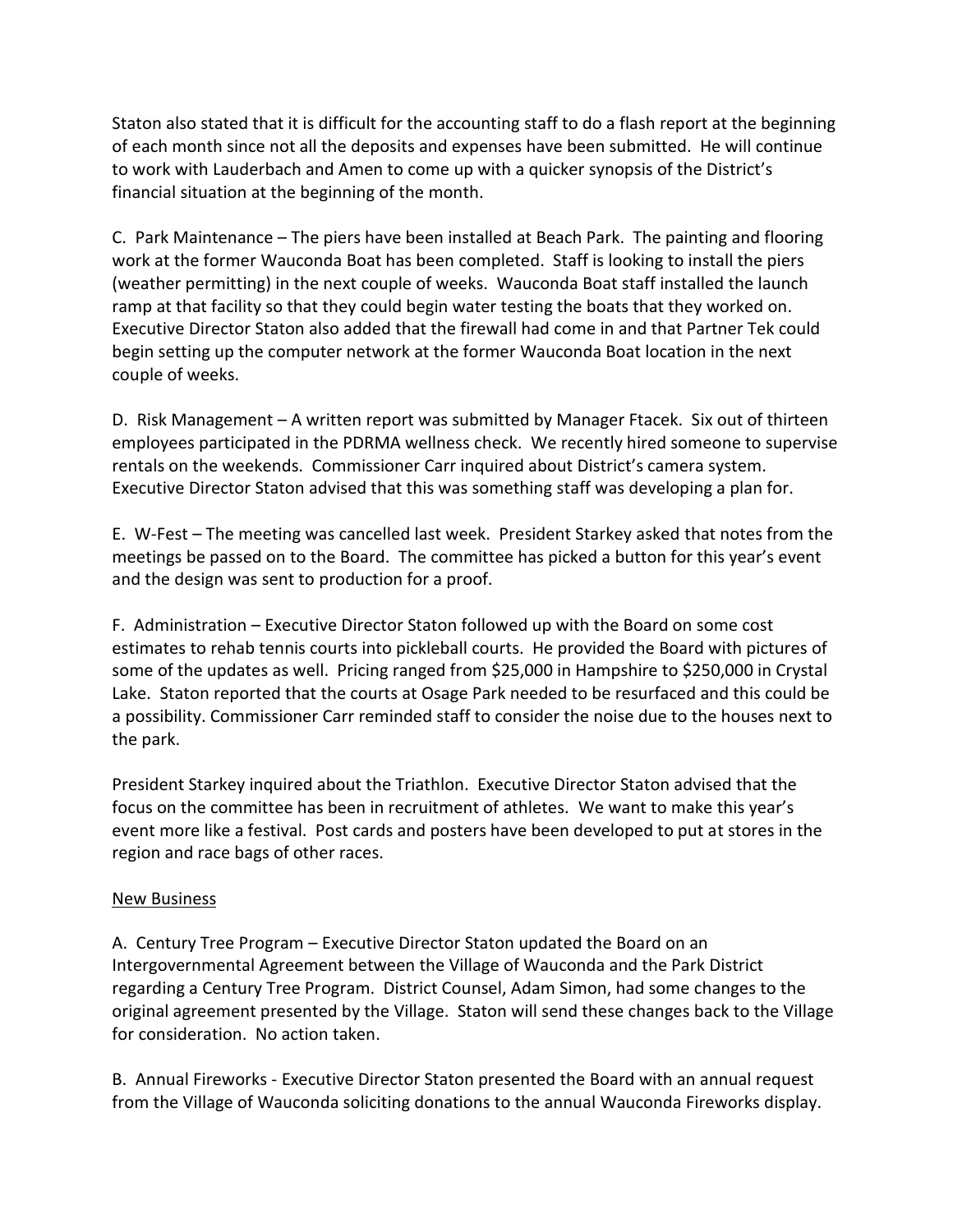Staton's recommendation to the Board was that the District continue this tradition of sponsoring this community event. A motion to approve a \$3,000 donation to the Village of Wauconda to assist with the funding of the annual Fireworks Display was motioned by Commissioner Berrelez and seconded by Commissioner Micelli. Roll Call: all aye.

C. Clark Aquatics – 2022 Shoreline Treatment- Staton presented the Board with a quote for the treatment of the shorelines at Phil's Beach, Cook Park, Beach Park, and Wauconda Boat. He also added that the Village would be reimbursing for up to 50% of the cost this year. The Board had some questions in regard to the safety of the application and other general questions after the incident of a swimmer's itch outbreak in 2021 shortly after the application was completed. The Board asked if Clarke would be able to provide an informational presentation to them prior to agreeing to the quote. Staton will arrange this for the next meeting. President Starkey stated he would be more comfortable answering questions if he had some additional information and suggested an FAQ sheet for the beach and on our website regarding the application.

D. Continuing Education Reimbursement – Supervisor Yakimisky has requested reimbursement for a Nutrition class she has taken as part of her personal training certification. Staton recommended to the Board to approve this request since we had cancelled our District's participation in the IPRA conference. A motion to approve the reimbursement of \$424 to Debbie Yakimisky upon completion of Fitness Nutrition Specialist Program was made by Commissioner Bader and seconded by Commissioner Berrelez. Roll Call: all aye.

Commissioner Berrelez added that she was glad to see Debbie take the initiative to seek out this opportunity.

#### Unfinished Business

A. FY22-23 Budget – An update will be provided at the April 12 meeting. The current timeline has the Board reviewing the budget at the April 12 meeting. The Budget and Appropriation Hearing will be held on April 26, with final Board approval of the Budget and Appropriation ordinance on June 14.

B. Phil's Beach Stormwater Management – Executive Director Staton followed up with the Board regarding a survey and work needed to close out the permits with Lake County Stormwater Management for the Phil's Beach project. Hitchcock Design acknowledged that this work should have been included in its original quote of services and offered the District a \$1,600 discount off of the previously quoted cost for the inconvenience. A motion to approve a contract with Hitchcock Design for the completion of the survey and additional services needed to complete the Lake County Stormwater Management permit in the amount of \$6,400 was made by Commissioner Bader and seconded by Commissioner Carr. Roll Call: all aye.

Commissioners Comments – The Board briefly discussed the renaming of Wauconda Boat and agreed to make a decision at the April 12 meeting. Names to consider include Spirit Water Marina, Bangs Lake Marina, Bangs Lake Boat and Marina, Piers of 176, Sunset Marina, Liberty St. Marina, Wauconda Marina, Boats and Bait on Bangs,